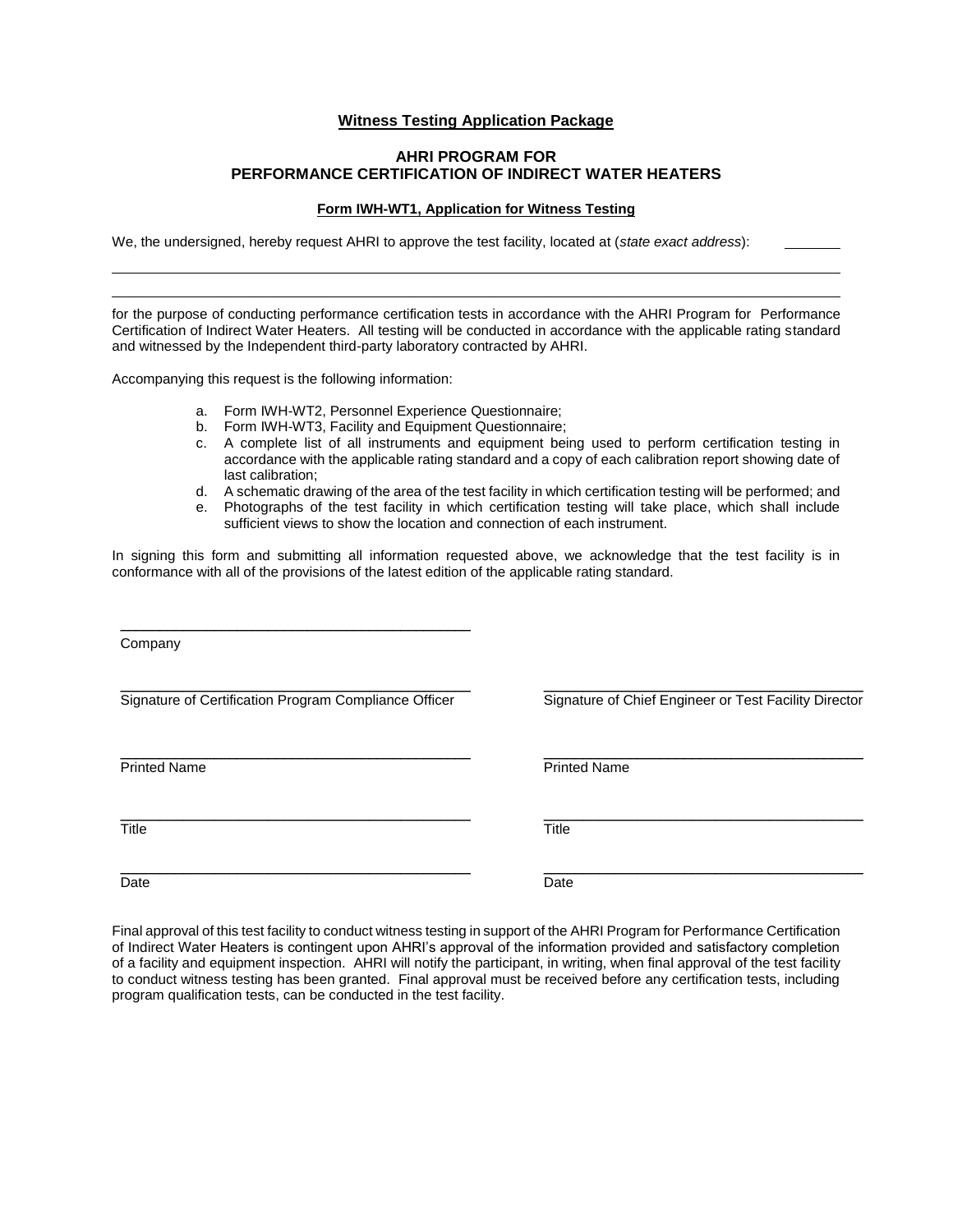## **AHRI PROGRAM FOR PERFORMANCE CERTIFICATION OF INDIRECT WATER HEATERS**

# **Form IWH-WT2, Personnel Experience Questionnaire**

## **-CONFIDENTIAL-**

Company (Participant) Name

## Test Facility Address

The following personnel are directly responsible for conducting the testing that will be witnessed at the participant's designated test facility in accordance with the AHRI Program for Performance Certification of Indirect Water Heaters:

| <b>Alternate Contact</b>                          |
|---------------------------------------------------|
| Name                                              |
| Title                                             |
| Area of Responsibility for Certification Testing: |
|                                                   |
|                                                   |
|                                                   |
|                                                   |
|                                                   |
|                                                   |
| Title                                             |
| Date                                              |
|                                                   |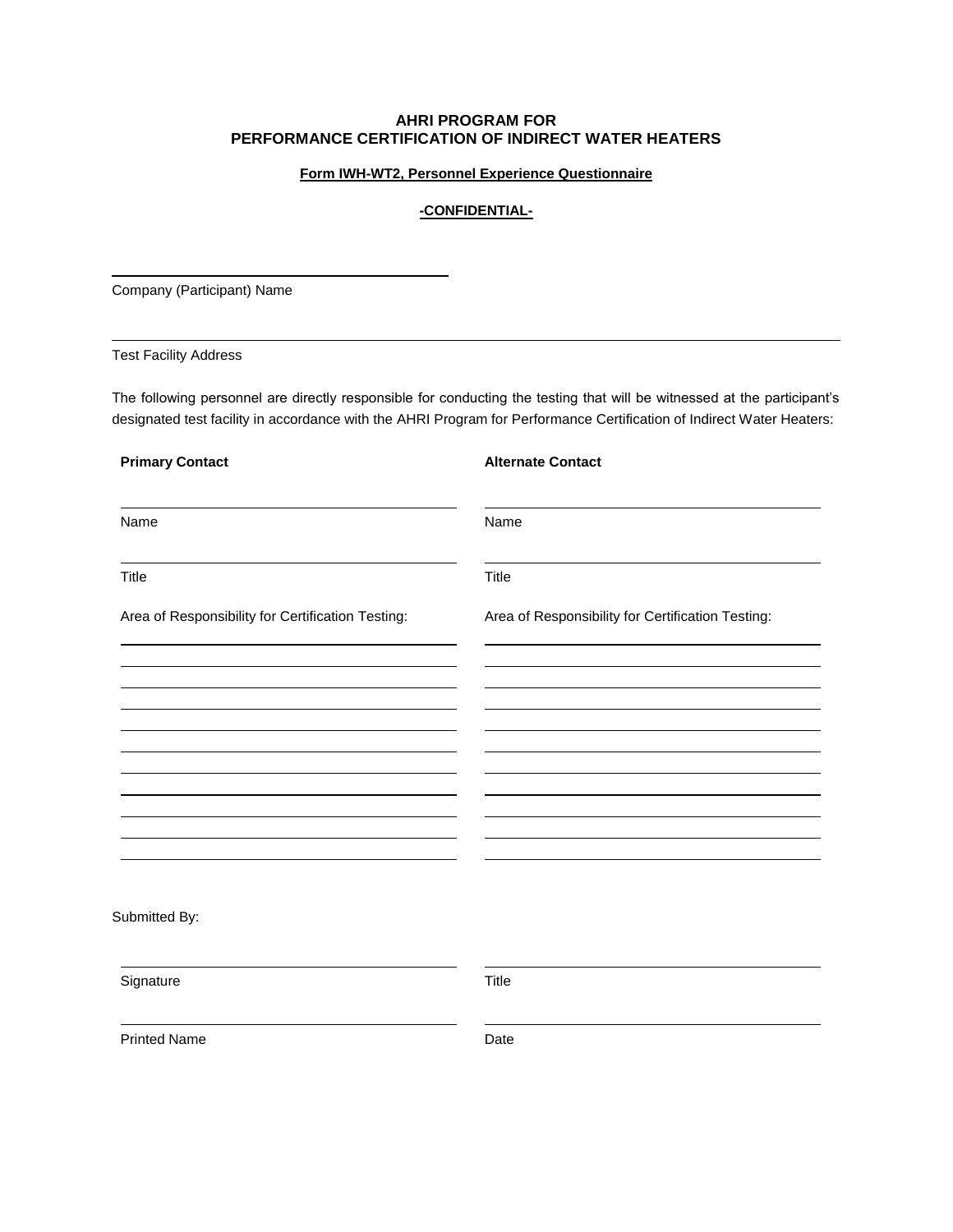# **AHRI PROGRAM FOR PERFORMANCE CERTIFICATION OF INDIRECT WATER HEATERS**

# **Form IWH-WT3, Facility and Equipment Questionnaire**

# **-CONFIDENTIAL-**

|    |                                                                                         |                                                     | Participant's Company Name:                                                                                                                                                                                                    |         |         |
|----|-----------------------------------------------------------------------------------------|-----------------------------------------------------|--------------------------------------------------------------------------------------------------------------------------------------------------------------------------------------------------------------------------------|---------|---------|
|    |                                                                                         |                                                     | Location:                                                                                                                                                                                                                      |         |         |
| 1. |                                                                                         | What is the operating range of this facility?       |                                                                                                                                                                                                                                |         |         |
|    |                                                                                         | (a) Capacity, BTU/HR                                | Minimum $\frac{1}{2}$                                                                                                                                                                                                          |         | Maximum |
| 2. |                                                                                         | Man-Hours                                           | How long does it take for you to install a unit for test (fully instrumented)?                                                                                                                                                 | Persons | Hours   |
| 3. | How long does it take you to conduct a complete test series, start to finish, including |                                                     |                                                                                                                                                                                                                                |         |         |
|    |                                                                                         | calculations?                                       |                                                                                                                                                                                                                                | Persons | Hours   |
|    |                                                                                         | Man-Hours                                           |                                                                                                                                                                                                                                |         |         |
| 4. |                                                                                         |                                                     | How many shifts per day will you employ for the AHRI witness testing? _____                                                                                                                                                    |         |         |
| 5. | What type of equipment do you use for measuring water temperatures?                     |                                                     |                                                                                                                                                                                                                                |         |         |
|    |                                                                                         |                                                     |                                                                                                                                                                                                                                |         |         |
|    |                                                                                         |                                                     |                                                                                                                                                                                                                                |         |         |
|    |                                                                                         |                                                     |                                                                                                                                                                                                                                |         |         |
| 6. | What type of equipment do you use for measuring air temperatures?                       |                                                     |                                                                                                                                                                                                                                |         |         |
|    |                                                                                         |                                                     |                                                                                                                                                                                                                                |         |         |
|    |                                                                                         |                                                     | Frequency instrument is calibrated? The contract of the contract of the contract of the contract of the contract of the contract of the contract of the contract of the contract of the contract of the contract of the contra |         |         |
|    |                                                                                         |                                                     |                                                                                                                                                                                                                                |         |         |
| 7. |                                                                                         |                                                     | Type of water flow measuring instruments do you use?                                                                                                                                                                           |         |         |
|    | (a)                                                                                     | Turbine meters                                      |                                                                                                                                                                                                                                |         |         |
|    | (b)                                                                                     | Coriolis meters                                     |                                                                                                                                                                                                                                |         |         |
|    | (c)                                                                                     | Other types of meters                               |                                                                                                                                                                                                                                |         |         |
|    | (d)                                                                                     | Scale                                               |                                                                                                                                                                                                                                |         |         |
|    |                                                                                         | Frequency instrument is calibrated? _______________ |                                                                                                                                                                                                                                |         |         |
|    |                                                                                         | Is the primary standard traceable to NIST?          |                                                                                                                                                                                                                                |         |         |